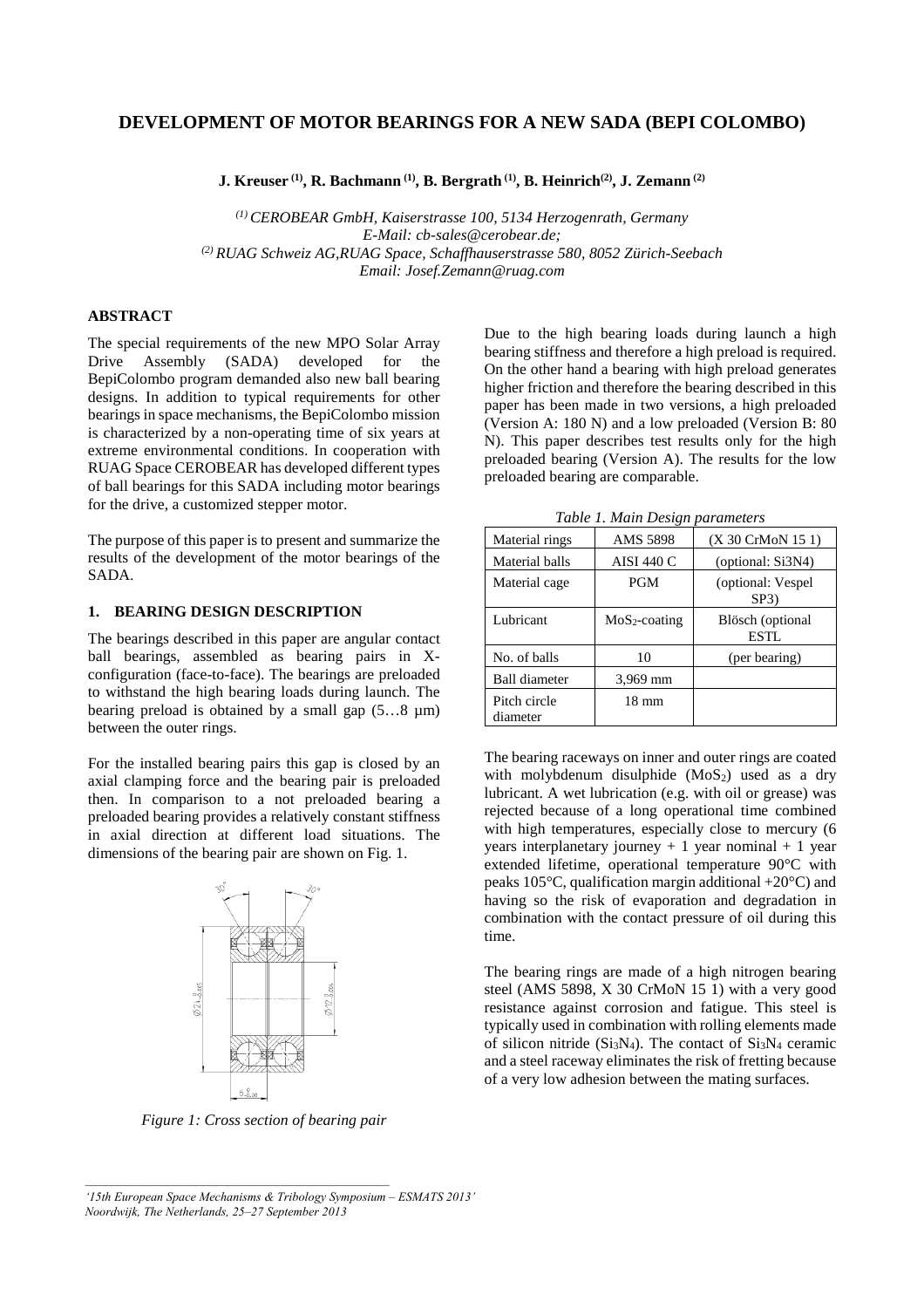This is an advantage compared to full steel bearings if the lubricating film degrades but there is also a disadvantage because of the different thermal coefficients of steel (11 x  $10^{-6}$  1/K) and  $Si<sub>3</sub>N<sub>4</sub>$  (3 x  $10^{-6}$  1/K). The lower thermal expansion of ceramic leads into an increase of preload at low temperature because of the higher shrinkage of the steel rings. This effect is related to the nominal preload (at room temperature) and to the bearing dimension (cross section, ball size). For this bearings the effect of increased preload should be as small as possible to avoid any negative effect on the bearing friction. Therefore it was decided to use them as full steel bearings in this particular application. The hybrid version was also tested to see the effect of ceramic balls in the friction. Here the potential fail-safe effect of a hybrid bearing with failed lubrication was not investigated.

The bearing rings and the cages have been machined at CEROBEAR, the coating of the rings has been carried out either by ESTL  $(MoS_2-E)$  in Great Britain or at Blösch in Switzerland ( $MoS_2-B$ ). Both suppliers have long experience and heritage in the coating of bearings for space applications. The details of the coating processes are not disclosed but the main difference with regard to the bearing design is the thickness of the coating:  $MoS_2-B: 0,3...0,5 \mu m$ ;  $MoS_2-E: 0,5...1,5 \mu m$ .

The bearing cage does influence the bearing performance (friction, wear and lifetime). The bearings have been tested with different cages made of the materials described in Tab. 2.

# **2. BEARING SAMPLES**

Based on the above mentioned bearing design six different bearings have been tested in a test campaign (Tab. 2):

| Tuvie 2. Test bearings |                   |            |           |  |  |
|------------------------|-------------------|------------|-----------|--|--|
| <b>Test</b>            | Materials         |            |           |  |  |
| bearing<br>No.         | Balls             | Cage       | Coating   |  |  |
|                        | Si3N <sub>4</sub> | Vespel SP3 | $MoS2-B$  |  |  |
| 2                      | AISI 440C         | Vespel SP3 | $MoS2-B$  |  |  |
| 3                      | AISI 440C         | PGM (CB)   | $MoS2-E$  |  |  |
| 4                      | AISI 440C         | PGM (JPM)  | $MoS2-E$  |  |  |
| 5                      | Si3N <sub>4</sub> | PGM (CB)   | $MoS_2-B$ |  |  |
| 6                      | AISI 440C         | PGM (CB)   | $MoS_2-B$ |  |  |

*Table 2. Test bearings*

 $MoS<sub>2</sub>-B$  stands for a  $MoS<sub>2</sub>$  coating from Blösch,  $MoS<sub>2</sub>-E$ from ESTL. Two different PGM-materials have been tested. PGM (JPM) is a cage material provided by JPM of Mississippi while PGM (CB) is based on a European source. Both PGM materials are a composite of PTFE plus  $MoS<sub>2</sub>-particles$  reinforced with glass fibre. The baseline for the bearings is the PGM (JPM) material due

to its heritage in many space missions. This PGMmaterial is also known as PGM-HT. This cage was machined by JPM while the alternate material PGM (CB) has been machined by CEROBEAR.

In addition to the cages made of PGM a polyimide (Vespel SP3) cage was tested. Vespel SP3 contains also  $MoS<sub>2</sub>$  and it was chosen due to its good mechanical strengths compared to PGM or any other PTFE-based material. The geometry (inner and outer diameter, width, ball pocket size) is identical for all cages.



*Figure 2: Cages (left side: PGM-HT, right side: Vespel SP3)*

#### **3. BEARING TEST PROCEDURE**

The tests on bearing level are performed in a test bench at CEROBEAR (Fig. 3). This test bench comprises a clamping device to preload the bearing pair, a drive shaft connected with the inner rings and a load cell to measure the friction. During the test the bearing runs in dry nitrogen atmosphere with a controlled humidity (below 5%).



*Figure 3. Test Bench*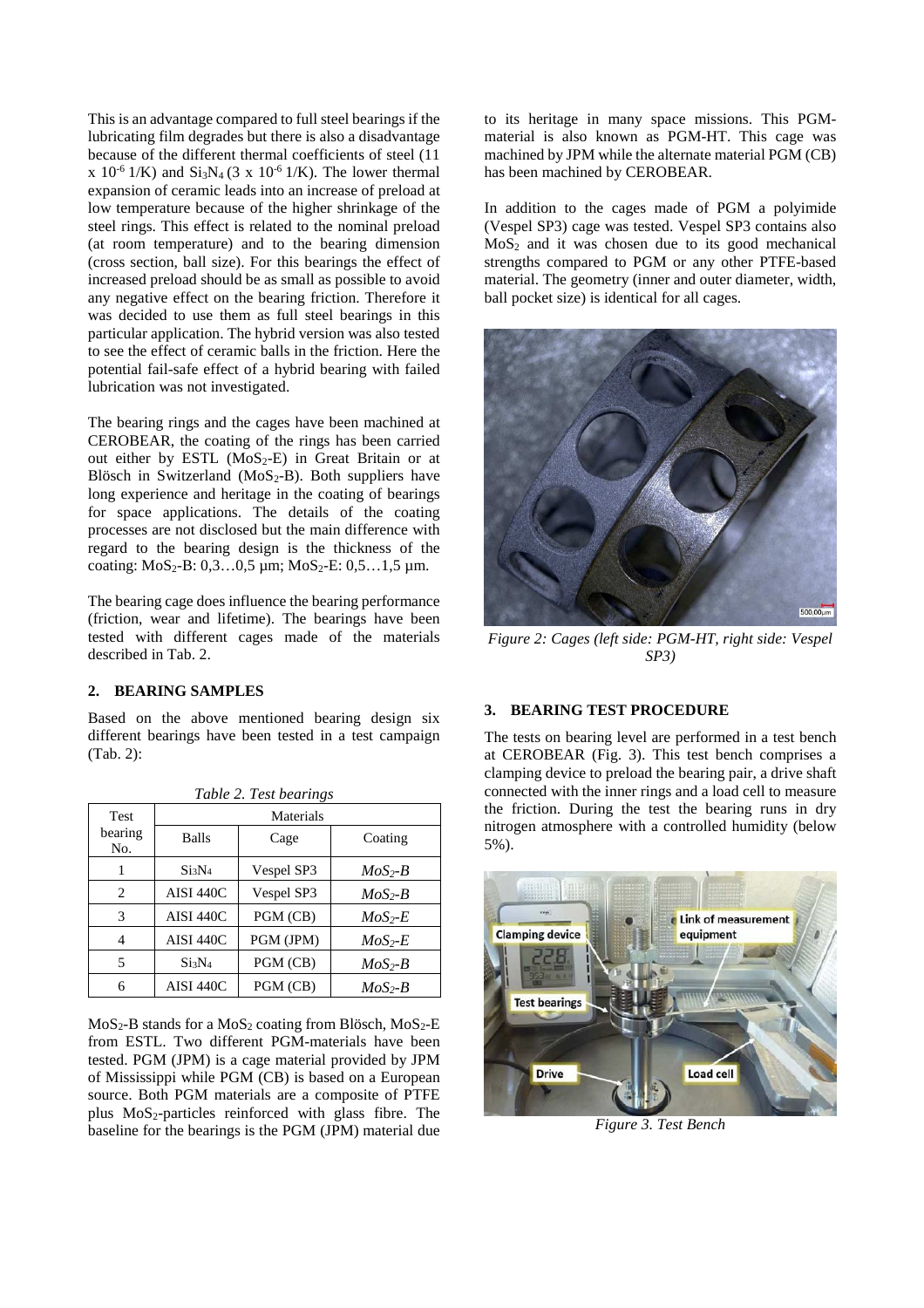The bearing inner rings clamped on the drive shaft while the outer rings are connected to a load cell. The force to retain the outer ring represents the friction force of the bearing pair.

All bearings have undergone a run-in procedure before the friction test was carried out. The friction test was performed with 10 revolutions with a rotating speed of 1 rpm.

The friction was recorded by a PC-based data acquisition system (NI LabView). The sample rate of the load cell to measure the friction force was set to 100 Hz. After each bearing test the bearing was disassembled and visually inspected.

## **4. TEST RESULTS**

The results of the bearing tests are shown in the following diagrams (Fig. 4 to Fig. 9). In each diagram the yellow line shows the measured friction force, the dark line indicates the calculated mean value of the friction force. The diagrams show the friction measured by a load cell, the friction torque can be calculated by multiplying the value of friction with a constant factor of 25,6 mm.

$$
M = F_R \times l
$$

with

M: bearing friction torque [Nmm]  
\n
$$
F_R
$$
: bearing friction [N]  
\nL: lever arm [mm] (25,6 mm)

On Fig. 4 and Fig. 5 the effect of Si3N4-balls (No. 1) and AISI 440-balls (No. 2) are shown. Both bearings have Vespel SP3 cage and the measured friction of these bearings is characterized by a fluctuating friction and high peaks.



*Figure 4. Bearing No 1 (Si3N4, SP3, MoS2-B)*



*Figure 5. Bearing No 2 (AISI, SP3, MoS2-B)*

The high peaks of the bearings with Vespel SP3 cage might be causes by a cage hang-up due to a higher friction between balls and cage. For polyimide parts a higher fiction coefficient in nitrogen than in vacuum was reported.

Fig. 6 shows the same type of bearing as in Fig. 5 but here it is equipped with a PGM (CB)-cage instead of a Vespel SP3 cage. The mean friction is significantly lower and the friction noise is moderate.



*Figure 6. Bearing No 3 (AISI, PGM (CB), MoS2-E)*

Fig. 7 shows the same bearing but with PGM (JPM) material. The mean friction and the noise of this bearing is higher than for the PGM (CB) material but less scattering than with the SP3 cage. This indicated a relatively high friction but no cage hang up.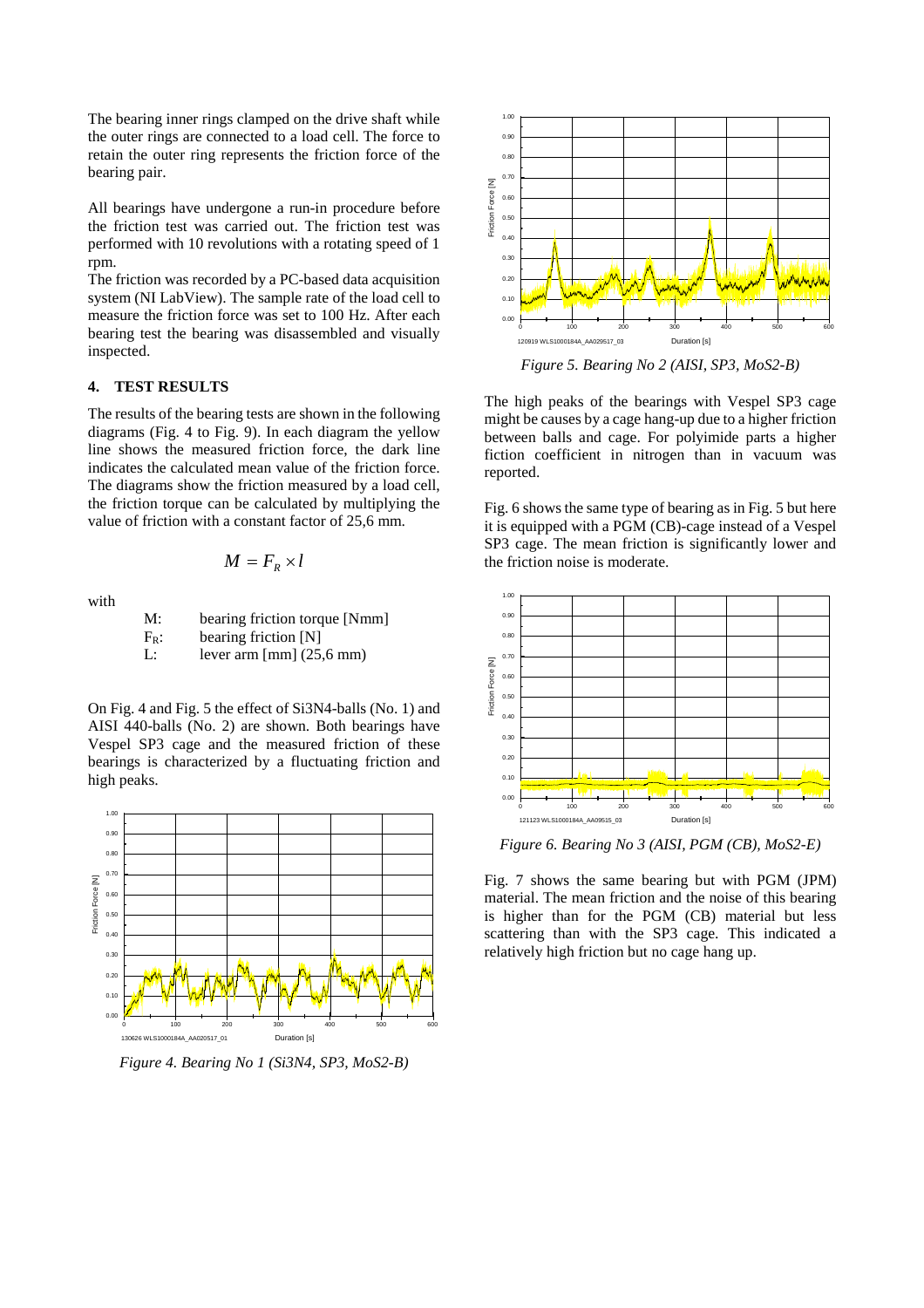

*Figure 7. Bearing No 4 (AISI, PGM (JPM), MoS2-E)*

In Fig. 8 and Fig. 9 the influence of different balls materials for a bearing with PGM-cage is shown. Bearing No. 5 (Fig. 8) comprises  $Si<sub>3</sub>N<sub>4</sub>$  balls and bearing No. 6 (Fig. 9) has AISI 440 C balls. Both bearings have the lowest friction of all test bearings and the torque noise is also very low. The direct comparison of this two bearings results in a slightly smother run for the steel bearing but the difference is very small.



*Figure 8. Bearing No 5 (Si3N4, PGM (CB), MoS2-B)*



*Figure 9. Bearing No 6 (AISI, PGM (CB), MoS2-B)*

Bearing No. 6 (Fig. 9) and Bearing No. 3 (Fig. 6) have identical cages (PGM (CB)) and balls (AISI 440 C). The only difference between these bearing is the supplier of the  $MoS<sub>2</sub>$  coating. They have a very similar friction behaviour, the friction measurement does not indicate a significant difference in the performance for the  $MoS<sub>2</sub>$ coatings.

The visual inspection after the tests have been done with an optical microscope, photos have been taken with a CCD digital camera. In Fig. 11 the bearing No 6 with MoS2-B (Blösch) and No. 3 MoS2-E (ESTL) are compared, both bearings have AISI 440 C balls. On both rings the ball path is clearly visible and the  $MoS<sub>2</sub>-coating$ on the raceway is intact.



*Figure 11. Bearing race after test, Left side: No. 6 (MoS2-B); Right side: Nr 3 (MoS2-E)*

The raceway of a hybrid bearing compared to the raceway of a steel bearing is shown in Fig. 12. Here the ball path of the hybrid type (with Si3N4-balls) is also intact but it appears wider probably indicating a higher wear during the test run.



*Figure 12. Bearing race after test, Left: Bearing No. 1 (Si3N4-balls) Right: No. 6 (AISI 440C-balls)*

In addition to these friction measurements the bearing lifetime of the bearing was investigated for bearing No. 2 (with Vespel SP3-cage) and bearing No. 4 (with PGM (JPM)) cage. This life-time test was done with an increases bearing speed of 10 rpm instead of 1 rpm for the friction measurement. The life for bearing No. 2 was stopped after 92,3 hours (55 380 revs) because of an increased friction torque of two-times of the starting torque. The test run of bearing No. 4 was stopped after 347 hours (208 200 revs), the bearing was still in good condition after this test. There was no significant increase of friction during the test run.